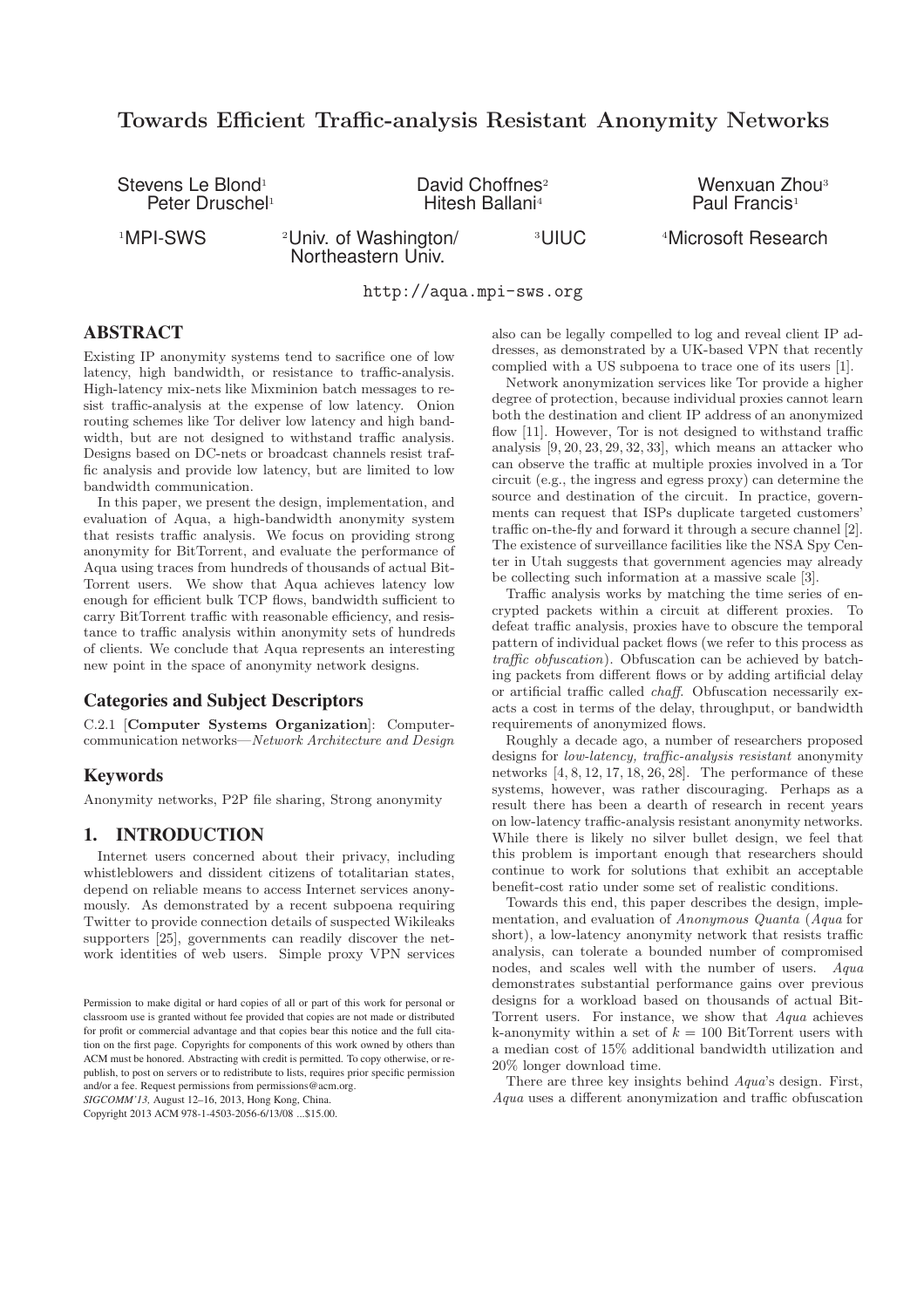strategy in the core (i.e., on links connecting Aqua proxies) than it does at the edges (i.e., on links connecting clients to an Aqua proxy). This separation allows Aqua to take advantage of the different traffic conditions in core and edge to minimize overhead for a given degree of anonymity. Second, in the core, Aqua relies on encrypted, chaffed flows to achieve a payload-independent, uniform traffic rate. It routes client payload flows via multiple overlay paths to take advantage of available capacity and minimize chaff bandwidth overhead. Third, at the edges, Aqua forms sets of clients with similar payload traffic patterns, and varies the rate of encrypted, chaffed traffic on client links in the same set uniformly to achieve k-anonymity. Thus, Aqua can take advantage of existing spatial and temporal correlation among client payload flows to achieve large anonymity sets at low overhead.

Aqua's initial target application is peer-to-peer file sharing. BitTorrent is an important application, because it has a large user base and many of its users desire anonymity. A recent study showed that 17% of P2P file-sharing users were already employing anonymizing services and 51% wished to do so in the future [19]. For lack of an alternative, users today resort to Tor, which is not designed to withstand traffic analysis. Moreover, BitTorrent carries much traffic, which presents both a challenge for existing anonymity designs and an opportunity for Aqua: The higher the temporal and spatial correlation among payload flows, the lower the inherent overhead required to obfuscate the source and destination of an individual flow.

This paper makes the following contributions:

- The design of a traffic-analysis resistant anonymity network with high bandwidth efficiency and latency low enough for bulk TCP flows.
- A trace-driven evaluation of Aqua on a workload of hundreds of thousands of actual BitTorrent users.
- A comparison of Aqua's performance with several alternative designs: constant rate chaffing, broadcast channels, and P2P overlays.

Our experimental evaluation shows that using multiple paths in the core helps to disperse traffic peaks, which in turn reduces the rate of chaff traffic and the resulting overhead significantly. Also, enforcing uniform variable rate among endpoints with correlated traffic can provide kanonymity with low overhead.

The rest of this paper is organized as follow. Background and related work is discussed in Section 2. We describe the Aqua design and its security properties in Section 3. An experimental evaluation of the Aqua design, and some preliminary results with a prototype implementation are presented in Section 4. Finally, we conclude in Section 5.

### 2. BACKGROUND AND RELATED WORK

Fundamental techniques. The ultimate source or destination of an IP packet can be concealed using a relay node, such as a VPN service. However, this simple approach depends on the integrity of the relay node, which knows the source and destination of any packet passing through it. The approach can be generalized to an anonymity network, where packets are forwarded via several relays, such that no single relay knows both source and destination of a packet (or depending on the design, neither source nor destination).

Chaum introduced mix-nets to provide anonymous communication and defeat traffic analysis [5]. In addition to relaying messages, a mix hides the correspondence between input and output messages through hop-by-hop encryption and batching. Encryption provides bit-wise unlinkability; that is, it unlinks the bit patterns of messages arriving at the mix and the messages departing from the mix. Batching prevents an attacker from tracing messages based on their arrival and departure times. To defend against compromised mixes, each message can be sent through a sequence of mixes so anonymity is maintained as long as at least one mix in the sequence is honest.

Dining cryptographers (D-C) nets [6, 16] and verifiable shuffles [13, 22, 31] are cryptographic techniques that offer strong resistance to traffic analysis without requiring batching. However, computation and communication costs have generally limited designs based on these ideas to small anonymity sets and low bandwidth efficiency.

At a high level, anonymity networks can be divided into peer-to-peer networks consisting only of clients and infrastructure based networks with dedicated relays separate from the clients. P2P networks [12, 24] are inherently robust to network edge analysis, because an attacker cannot distinguish whether a node is the source, destination or relay of traffic. On the other hand, peers tend to be less reliable, less powerful and more heterogeneous, which makes it harder to provide predictable performance. Lastly, P2P network expose clients to additional legal risks, because they relay traffic for other clients. Infrastructure based networks [11] tend to have more powerful and reliable relay nodes, with known locations and jurisdictions. However, they face networkedge attacks, which require weaker adversarial models (i.e., trusted entry/exit relays) or additional defenses.

High-latency anonymity networks. Designs providing both bit-wise unlinkability and batching are generally referred to as *high-latency anonymity networks*. These designs are implemented by systems like Babel [15], Mixmaster [21], and Mixminion [10] and carry delay-tolerant communications such as e-mails. Mix-nets typically perform public key encryption for each message they process and typically delay messages for hours for the purpose of batching.

Modest-latency anonymity networks. Many applications require both anonymity and modest latency. By refraining from batching, anonymity designs can typically reduce round trip time to seconds or hundreds of milliseconds, making them appropriate for flow-based communication. But, by doing so, they generally have to give up one of bandwidth efficiency (e.g.,  $P^5$  [26], Dissent [30]), or resistance to traffic analysis (e.g., Tor).

Onion routing (Tor). The most popular low-latency anonymity design, Tor, is circuit-based. To establish a circuit, a client selects a number of proxies at random and then establishes a session key with each proxy in such a way that each proxy knows only its predecessor and successor in the circuit. Once a circuit is established, the client can encrypt a packet using the session key of the proxies from last to first and send the encrypted packet to the first proxy of the circuit. In turn, each proxy decrypts the packet and forwards it to its successor in the circuit until the unencrypted packet leaves the last proxy of the circuit. Tor is not designed to resist traffic analysis attacks.

Dissent [30] is an infrastructure based anonymity service with a very strong adversarial model, where a single honest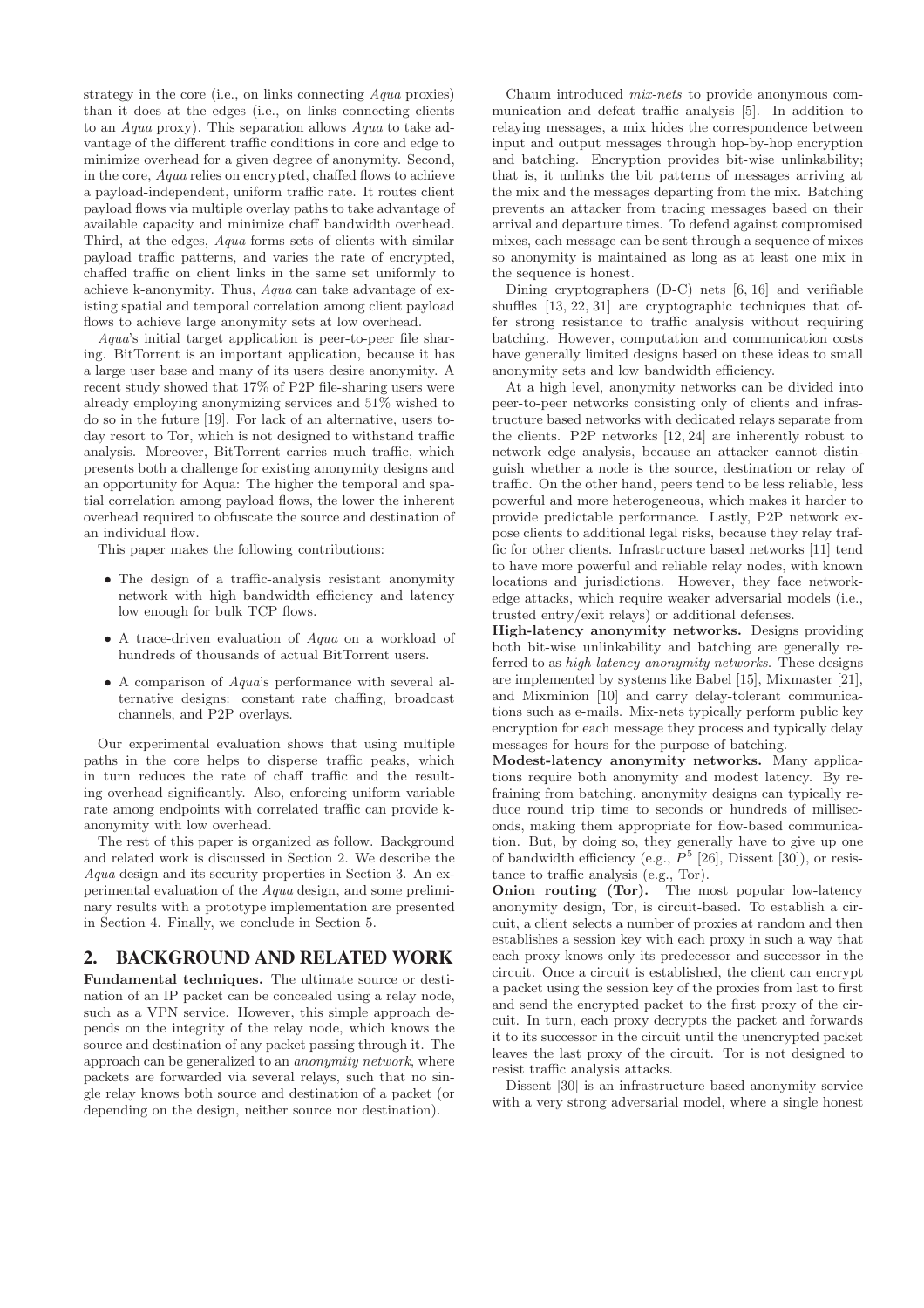|                  | Aqua | Tor  | Tarzan            | Dissent        | P <sup>5</sup> | Mixminion |
|------------------|------|------|-------------------|----------------|----------------|-----------|
| Architecture     | c/s  | c/s  | P2P               | C/S            | P2P            |           |
| Traffic analysis |      |      |                   |                |                |           |
| resistance       | high | none | high              | very high high |                | very high |
| Latency          | low  | low  | low               | low            | low            | high      |
| Bandwidth        |      |      |                   |                |                |           |
| efficiency       | high |      | high medium       | low            | low            | high      |
| Anonymity set    |      |      |                   |                |                |           |
| size             |      |      | mediumlargemedium | small          | small          | large     |

Table 1: Comparison of anonymity networks

proxy is sufficient to ensure anonymity, even in the presence of an attacker who can observe all traffic. The system relies on DC-nets and verifiable shuffles, and cleverly exploits its infrastructure based architecture to scale to hundreds of clients with modest delay and bandwidth sufficient for web browsing. However, the system's capacity and scalability are subject to DC-net scaling limits with respect to the number of proxies, and overhead per payload bit for cryptographic processing.

 $P<sup>5</sup>$  [26] is a scalable peer-to-peer anonymity network robust to passive traffic analysis. The participating peers form a hierarchy of broadcast channels, such that each peer joins a small number (2 or 3) of different channels. The peers in a given channel exchange hop-by-hop encrypted packets at a fixed rate, mixing payload traffic with chaff to achieve a fixed target rate. To send a packet to a peer  $r$ , the sender encrypts the packet with r's public key, and forwards the message to one of the receiver's channels, in which it is broadcast. By choosing channels with different numbers of members, peers can trade receiver anonymity for communication efficiency.

Tarzan [12] is a low-latency peer-to-peer anonymity network. Tarzan relies on layered encryption to achieve bit-wise unlinkability despite malicious peers. Tarzan uses chaff traffic to obscure traffic patterns and ensures that the traffic of the nodes within a given anonymity set is indistinguishable.

The original design of the Java Anonymous Proxy (JAP) [4] infrastructure based anonymity network had clients exchange constant traffic with the first mix of a cascade, in order to defeat end-to-end traffic analysis. However, this countermeasure was abandoned in the JAP deployment because its bandwidth overhead was considered too high. Similarly, the Freedom Network was initially deployed with some countermeasures against traffic analysis but they were latter removed due to their high bandwidth overhead [27].

Summary. Compared to existing techniques, Aqua occupies a different point in the design space, seeking to meet the needs of applications with a need for high bandwidth efficiency, like BitTorrent. It combines a strong adversarial model and modest latency with high bandwidth efficiency and significantly large anonymity sets (hundreds). Aqua differs from Tor in its resistance to traffic analysis. Aqua differs from  $P<sup>5</sup>$  in its design, bandwidth efficiency, and detailed threat model. Relative to Dissent, Aqua has a weaker adversarial model (i.e., entry and exit mixes are assumed to be trustworthy), but avoids the scaling limits due to the computational overhead of D-C nets. Unlike  $P<sup>5</sup>$  and Dissent,  $\ddot{A}$ qua uses unicast routing instead of broadcast, which gives it inherently better throughput for a given level of anonymity and overhead. The technique used by Aqua to obscure traffic on its client links has some similarity with Tarzan's mimics.

However, Aqua splits payload traffic along multiple paths, enabling it to better utilize available bandwidth within existing anonymity sets. Finally, Aqua takes advantage of similarity in concurrent payload traffic to achieve anonymity with high bandwidth efficiency. Together, these techniques enable Aqua to achieve better bandwidth efficiency than Tarzan and, to the best of our knowledge, all existing traffic analysis resistant anonymity networks. Table 1 summarizes our comparison.

## 3. DESIGN

### 3.1 Overview

System Model. Aqua consists of mixes, which relay traffic, and clients, which originate and terminate traffic. Clients and mixes are connected by links, which carry encrypted traffic. Each client is attached to exactly one mix at a time, chosen by the client to meet her privacy needs. For a given payload flow, the mixes adjacent to the two communicating clients are called the edge mixes.

Aqua adopts an infrastructure based architecture, because dedicated mixes are likely to be more reliable and can be placed in well-known locations and jurisdictions. Moreover, this architecture does not expose clients to legal risks associated with forwarding the traffic of unknown participants like P2P architectures do.

In simple cases, an originating client contacts a receiving client (e.g., a server) at a well known address through Aqua. Here, Aqua hides the address of the client, a property called sender anonymity. In other cases, a receiving client wishes to receive anonymous connections without revealing her own address, a property called receiver anonymity. To this end, Aqua provides a rendezvous mechanism, described in Section 3.4, which joins two sender-anonymous flows at a rendezvous mix, forming a sender-receiver mutually anonymous flow.

Threat Model. We assume an attacker who seeks to infer which pairs of clients communicate via Aqua. The attacker is able to observe the time series of encrypted traffic at all clients and mixes as part of a global, passive traffic analysis attack. Within a portion of the Internet controlled by the attacker, he can additionally compromise mixes and clients, and modify the time series of encrypted traffic as part of a local, active traffic analysis attack. However, it is assumed that legitimate clients choose uncompromised edge mixes for their circuits<sup>1</sup>, and that the attacker controls any of the client, the edge mix, or the network path between client and edge mix on at most one end of a Aqua circuit.

The attacker can control only a bounded number of clients and a bounded number of mixes. The ratio of active clients to mixes is assumed to be large enough to ensure that there are many payload flows between each pair of mixes at any time. Lastly, we make the common assumption that attackers cannot break the cryptographic primitives or compromise the keys used by mixes or clients they do not control. We will discuss  $Aqua$ 's anonymity under these attacks in Section 3.5.

Goals. Aqua ensures the following anonymity property under the threat model described above:

<sup>&</sup>lt;sup>1</sup>For instance, by considering the mixes' location, jurisdiction, history and operator relative to the type of communication the client seeks to perform.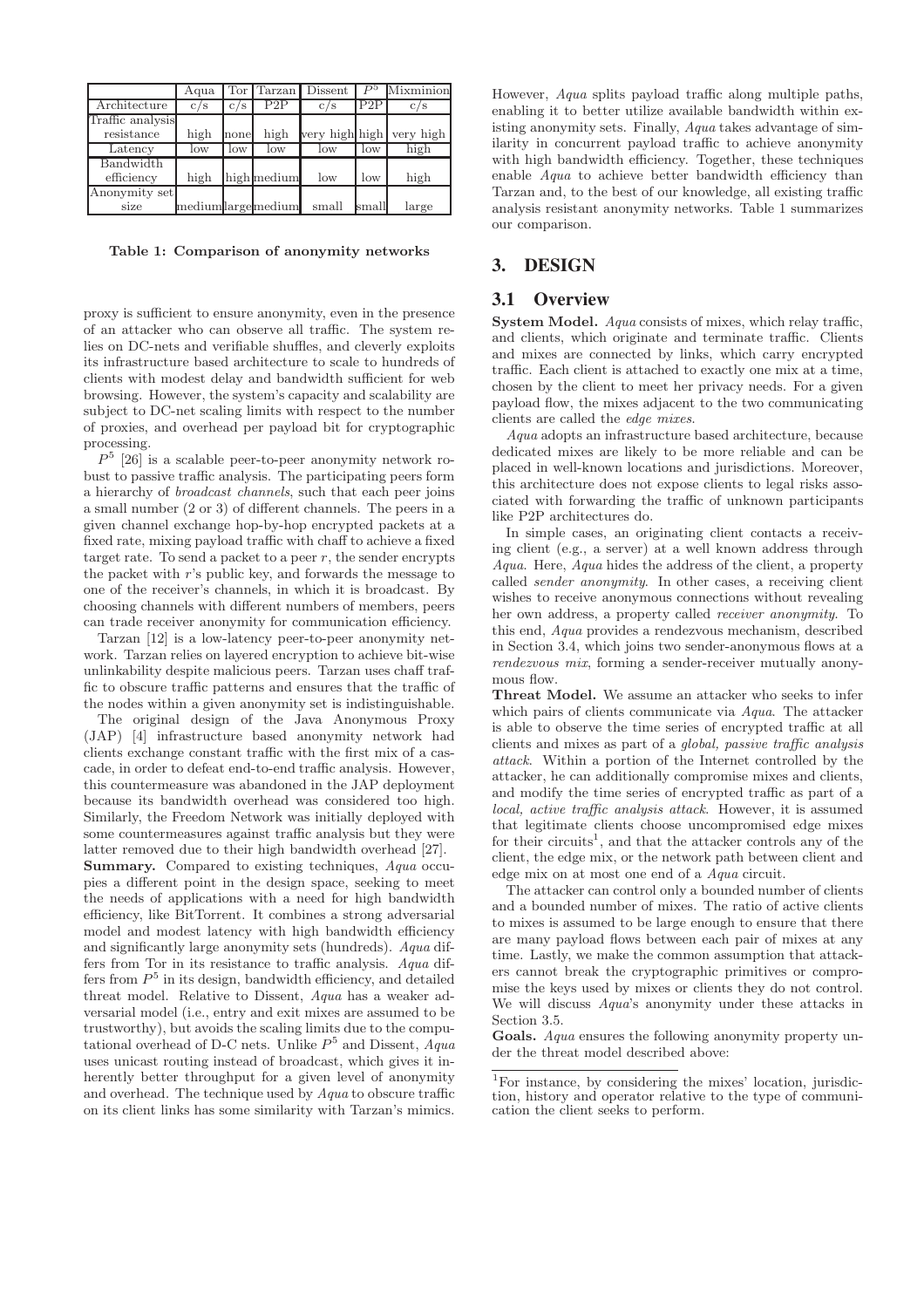

Figure 1: Top: A single circuit terminated by a receiving client provides sender-anonymity. Bottom: Two Aqua circuits joined at a rendezvous mix provide a sender-receiver mutually anonymous circuit.

 $\bullet$  k-anonymity. The attacker cannot determine which legitimate client among a set of  $k$  clients is communicating with a given target client or rendezvous mix.

Moreover, Aqua has the following performance goals:

- Scalability to large  $k$ . Aqua scales to large  $k$ , i.e., to large anonymity sets.
- Modest end-to-end latency. Because Aqua targets applications like BitTorrent, its latencies must be low enough to achieve good bulk TCP performance.
- High bandwidth. As Aqua targets bandwidthintensive applications, it must be able to use the capacity of the underlying network effectively.

Roadmap. In the rest of this section, we discuss the components of Aqua's design. Bitwise unlinkability is ensured through layered, hop-by-hop encryption. Payload flows are routed via a circuit consisting of an entry mix, a set of middle mixes, and an exit mix. Traffic obfuscation is achieved by different mechanisms in the core and at the edge of the Aqua network. In the core, Aqua maintains constant rate encrypted traffic among mixes, where payload traffic is augmented with chaff traffic to maintain the rate. Multipath routing via different middle mixes exploits available payload bandwidth in the core while keeping chaff traffic to a minimum.

To obfuscate traffic at the edge, Aqua dynamically chooses sets of clients with correlated payload traffic patterns. The encrypted traffic rate of client links within a set is then coupled, by shaping payload traffic and augmenting it with chaff. As a result, the observed time series of encrypted traffic on links in a set reveals nothing about payload flows, ensuring  $k$ -anonymity. By assigning clients to an anonymity set with similar payload traffic patterns, Aqua can exploit correlated client traffic to achieve large anonymity sets while keeping chaff traffic and payload traffic shaping low. Finally, rendezvous provides receiver anonymity, by concatenating two sender-anonymous circuits via a rendezvous mix (see Fig. 1).

### 3.2 Bit-wise Unlinkability

Bit-wise unlinkability is achieved through layered and hop-by-hop encryption over a dedicated circuit determined by the originating client. When a client wishes to initiate a bi-directional flow with another client, it selects two mixes to serve as *edge mixes* for the duration of the flow. The client establishes an onion circuit [14] involving the two edge mixes and the destination. The destination could be a receiving client, or a rendezvous mix in case of a receiver anonymous circuit (see Section 3.4).

Packets exchanged between the edge mixes may be sent on the direct link between the edge mixes, or traverse a middle mix selected from the other mixes. Different packets from a given flow may traverse different middle mixes. By forwarding traffic via middle mixes, Aqua can accommodate payload traffic in excess of the constant rate of the link between a pair of mixes. Every edge mix pair maintains an encrypted session so that middle mixes cannot identify the circuit id of packets they forward.

Security. Because the traffic on each link is encrypted using a secret key shared only between adjacent nodes, the bit-wise content appears random and uncorrelated with the traffic on other links. Thus, the attacker can learn nothing by observing the content of network traffic. If a middle mix is compromised, it can learn the edge mixes of encrypted packets it forwards, but not the circuit id or clients of the packet's flow.

#### 3.3 Traffic-analysis Resistance

Despite bitwise unlinkability, an attacker can observe and correlate the time series of encrypted packets on different links. Changes in the payload rate of a flow, dynamic capacity changes of network links (e.g. due to congestion), or manipulation of encrypted traffic by an active attacker can cause correlated changes in the time series of encrypted traffic along a flow's path. To defeat such traffic analysis, the anonymity network must craft the time series of packets on each link such that the attacker is unable to infer which clients are communicating. Such traffic obfuscation can be accomplished by batching payload traffic from different flows, splitting payload traffic across multiple paths, adding artificial delay to payload traffic, or adding artificial chaff traffic.

Aqua uses a combination of chaffing and delayed flow start-up for traffic obfuscation. Moreover, Aqua uses a different strategy for traffic obfuscation in the core and at the edges of the network. In the Aqua core, we use uniform rate chaffing, because there is enough statistical multiplexing of inter-mix traffic that aggregate rate changes are infrequent. The multi-path routing at the core further helps to smoothen traffic imbalances among the mixes. At the network edge, we devise a novel dynamic chaffing strategy for traffic obfuscation, which can take advantage of temporal and spatial correlation among different clients' payload traffic to achieve k-anonymity in large sets at low overhead, despite the bursty nature of individual flows. We describe both methods in more detail below.

#### *3.3.1 Traffic obfuscation in the core*

Aqua's traffic obfuscation in the core is conceptually simple: all mixes transmit to all other mixes at a constant rate. Mixes partition time into small periods called batch periods. During each period, each mix sends the same number of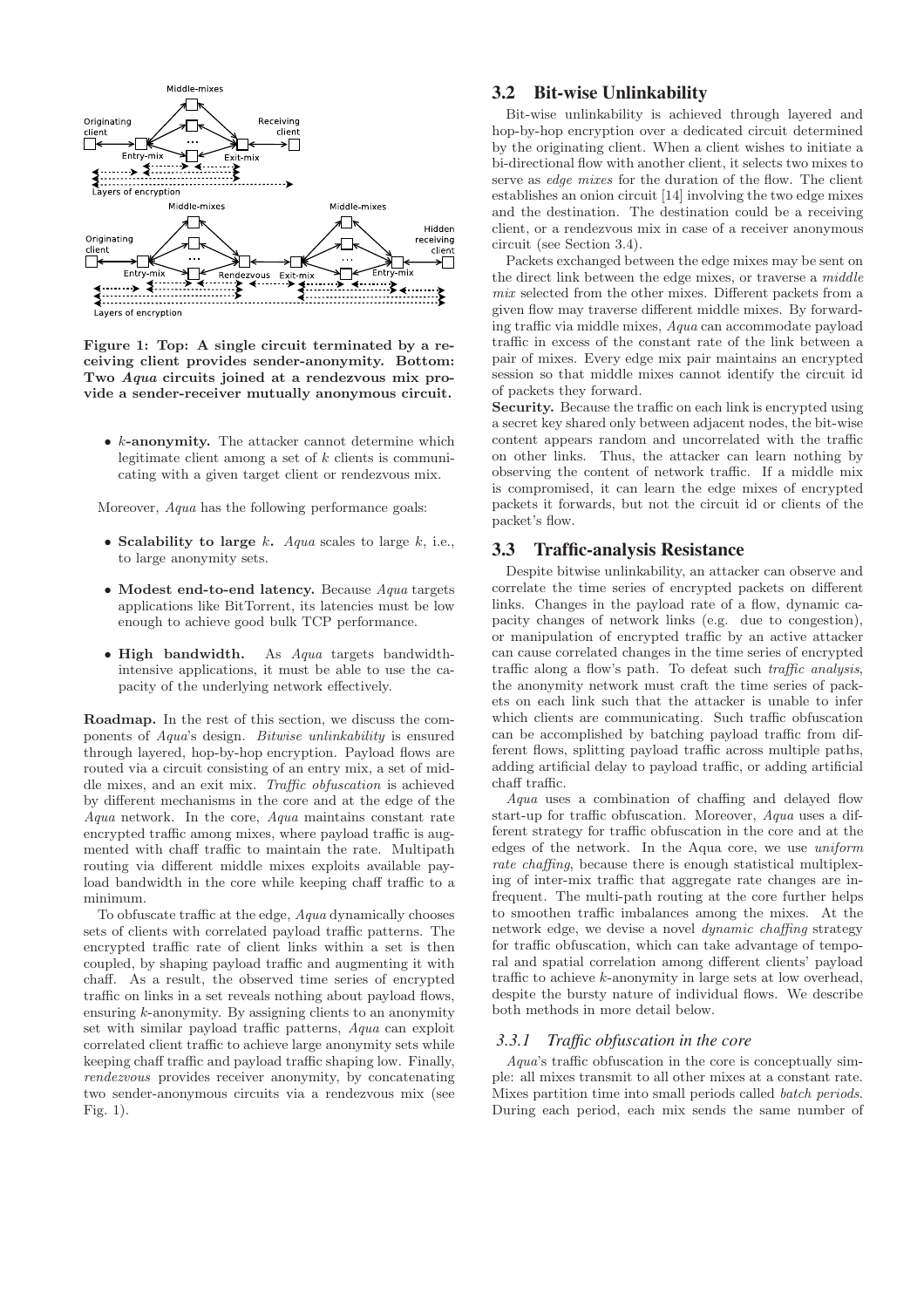same-sized packets to every other mix. This includes packets transmitted by a mix in its roles as both edge mix and middle mix. The packets transmitted by a mix during period t include the payload data received during period  $t - 1$ .

Specifically, each mix transmits  $n$  packets to each of  $m$ mixes during a batch period. At the beginning of a period, each mix assigns the payload data received in its role as a middle mix, and assign it to the designated edge mixes. If payload data worth more than n packets are assigned to a given edge mix, the excess packets are dropped. Then, the mix randomly assigns payload data it received in its role as an edge mix to middle mixes with available payload capacity in its packet slots. If there is more payload data than available slots, excess packets are dropped. If there are more slots than payload data (the common case), then chaff data is added as needed to fill the n packets. To achieve a constant rate, each mix schedules a packet for transmission a fixed interval after the previous packet was acknowledged (retransmitting dropped packets as needed).

To efficiently accommodate temporal variations in aggregate payload rates in the core, our design allows the mix-tomix link rates to vary over time, but the target rates on all links are identical at any instant.

Security. Consider the security properties of mixes exchanging bidirectional encrypted traffic at a fixed target rate. Due to flow and congestion control, the achieved rate on a link may differ from the target. The important thing to note, however, is that the actual rate on a link reflects only the capacity and congestion state of the underlying network, and reveals nothing about the payload it carries. Thus, the constant rate traffic is perfectly resistant to passive traffic analysis. Moreover, actively delaying or dropping traffic on a link does not reveal any useful information, because the downstream node's outgoing stream rate will not be affected (it simply adds more chaff). Changes in the target rate on all inter-mix links over time reveal some information about the aggregate payload traffic rate in the core. Given the assumed high degree of flow multiplexing in the core, however, it reveals nothing about individual flows or the communicating partners.

#### *3.3.2 Traffic obfuscation at the edges*

To resist traffic analysis, Aqua must also obscure traffic on client links. The target rate of encrypted traffic on a client link can change dynamically, to accomodate variations in a client's payload traffic efficiently. However, any target rate adjustment on a client link must coincide with an equivalent adjustment by a set of clients that form a anonymity set called a kset. The target rate of a client link is the sum of the target rates of all ksets the client is currently a member of. This technique allows Aqua to accommodate variations in clients' payload traffic rates while ensuring that any given client's observable rate change is indistinguishable from that of k other clients. By seeking to form ksets out of clients with correlated payload traffic, Aqua can reduce overhead for a given anonymity set size.

Design. A client announces to its edge mix when it has an incoming or outgoing flow it would like to start, along with its available bandwidth capacity. The mix in turn announces this information to other mixes, without revealing the client's id.

Mixes wait until they have collectively received about  $k + \Delta$  ( $\Delta$  defined below) announcements each for incom-

ing and outgoing flows, or a timeout occurs. When possible, mixes match announcements for flows with a similar expected rate. When a timeout occurs with less than  $k$ matching announcements, additional clients with available link capacity are randomly selected to join a kset, even if they have no flows to start. At this point, the mixes ask the clients in the kset and their edge mixes to simultaneously increase their current client link rates by a specified kset rate. The kset rate is equal to the minimum available capacity of all selected clients, or the maximal requested flow rate, whichever is lower. We describe a simple, greedy algorithm for kset formation in more detail in Section 4.3.

Once the clients in a kset have jointly increased their rates, they must eventually decrease their rates by the kset rate simultaneously, to avoid leaking any information about individual flows. Clients whose flows end early must continue to send chaff at the required rate. They are free to start new flows within the anonymity set to fill the available capacity. When one of the  $k$  clients fails or departs abruptly, the remaining members of an anonymity set must immediately reduce their rates by the kset rate. To tolerate such departures more gracefully, sets may be formed with more than k clients initially, as described below.

In practice, the implementation operates in timesynchronized epochs. A typical epoch time might be 30 seconds. Aqua collects flow announcements and forms ksets during the present epoch, and starts these ksets at the beginning of the next epoch. In Aqua, all clients send and receive at a low constant baseline rate. This make sense for applications with many small flows and background signaling traffic, like BitTorrent.

Forming ksets. To achieve k-anonymity, a kset must in practice include  $k + \Delta$  members. The extra  $\Delta$  clients are required to compensate for kset members attached to compromised edge mixes and clients controlled by the attacker. While not required for anonymity, some number of extra kset members can also reduce the need for ungraceful kset shut-downs due to client or mix failure. Consider the case of M mixes,  $m * M$  of which are controlled by the attacker, and C clients,  $c * C$  of which are controlled by the attacker. Uncompromised clients attach to random mixes, but the compromised clients attach evenly to the uncompromised mixes.

First, to limit the impact of compromised mixes, Aqua requires that each mix contribute an equal number of clients  $((k+\Delta)/M)$  to each kset. To compensate for clients attached to compromised mixes, we need to add  $m(k + \Delta)$  clients to a kset; to compensate for compromised clients attached to the uncompromised mixes, we need to add  $(1 - m)(k + \Delta)c$ clients to a kset. To tolerate client and mix failures, we add an empirical number r clients. Thus,  $\Delta = r + k \frac{mc - mc - c}{m + c - mc - 1}$ . For instance, when  $k = 100; r = 0; c = m = 0.1; \Delta = 23.45.$ 

The required number of clients  $((k + \Delta)/M)$  contributed to a kset by each mix is generally a fractional value. Therefore, some mixes have to contribute one more client than others in practice. The mixes that contribute an additional client must be chosen deterministically to avoid any bias towards compromised mixes, and fairly to avoid load imbalance. Aqua uses consistent hashing among the mixes to make a deterministic choice, parameterized by a global kset sequence number for load balance.

Security. Let us consider the subgraph of client links whose rates change in response to a flow start-up/shut-down. The set of clients who might be communicating is simply the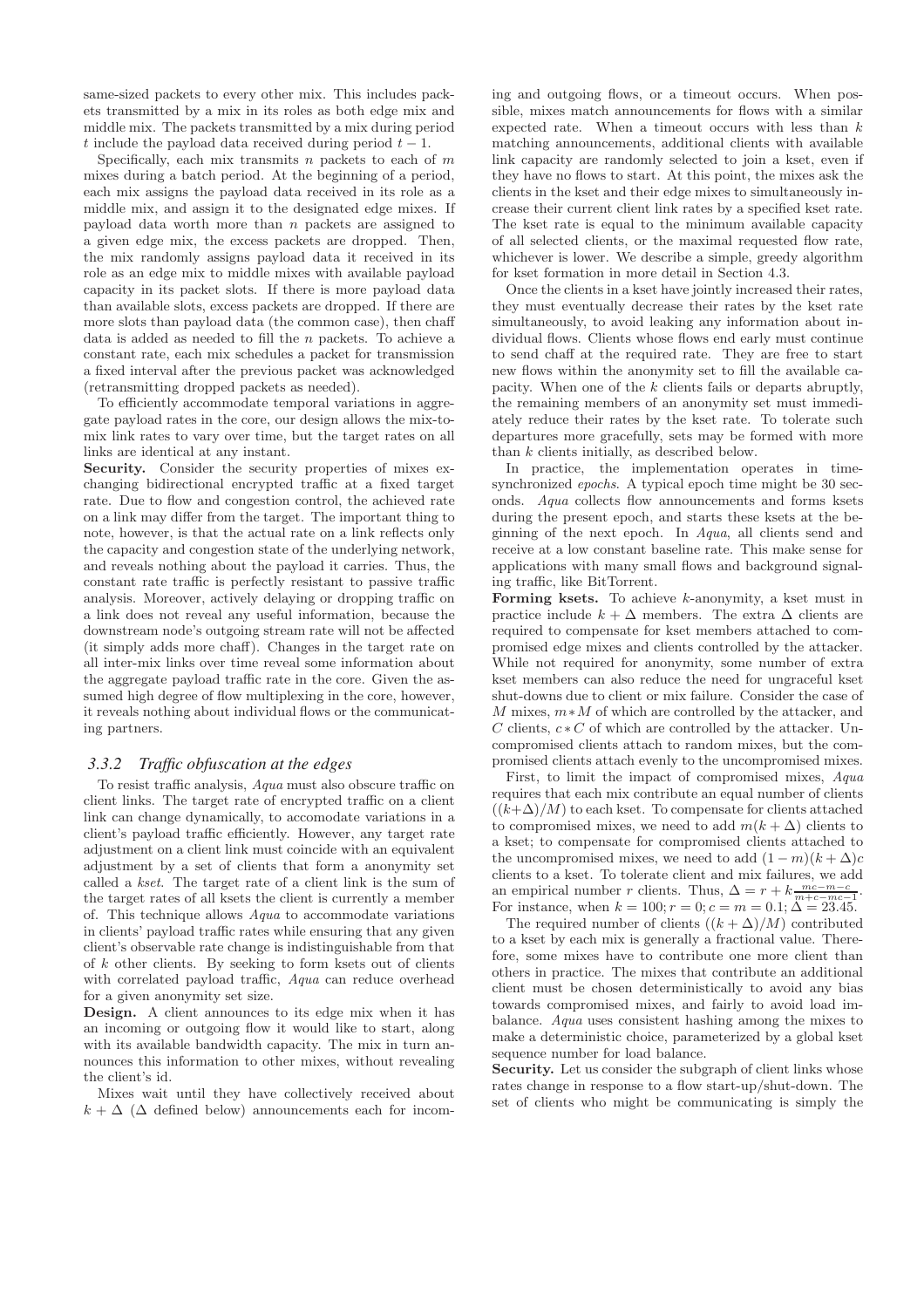

Figure 2: Rendezvous design. Each line is a full three-hop circuit (Entry/Middle/Exit Mix). For the flow itself (not shown), the rendezvous Mix acts as the exit mix of the client's circuit and is concatenated to the server's circuit.

number of clients connected to the subgraph. Aqua enforces the following conditions regarding the observable link rates:

- 1. A rate increase by r bits/s in response to a flow startup must simultaneously affect a subgraph s that connects at least  $k + \Delta$  clients.
- 2. A rate decrease in response to a flow shut-down, mix failure or client departure that reduces s to less than k members must be accompanied by a simultaneous rate reduction by r in the entire s.

These conditions ensure that the attacker cannot infer which client within a set of  $k$  clients is communicating. The reason is that any observable rate change is consistent with the start-up or shut-down of a flow by any client within the set of k clients. Each kset is effectively an instance of a uniform rate chaffed network, like the one used in Aqua's core.

### 3.4 Rendezvous

For clients who wish to be reached anonymously (receiver anonymity), as is the case in BitTorrent, Aqua provides a rendezvous mechanism similar to Tor's hidden service mechanism. This design comprises four components: a hidden receiver, a directory server, the rendezvous point, and the introduction point. The hidden receiver is a client who offers a (hidden) service (e.g., BitTorrent) to other clients of the anonymity network. The directory server keeps track of where to contact hidden receivers. The rendezvous point relays the payload data traffic between a client and the hidden receiver. The introduction point is where the hidden receiver listens for connections.

We illustrate this design for rendezvous in Fig. 2. Note that all lines in Fig. 2 represent full three-hop Aqua circuits, thus providing anonymity for both client and hidden receiver with respect to the other components. A hidden receiver starts by requesting that an introduction point listens for incoming connections from clients (1). The receiver then publishes the contact information of its introduction point in the directory service (2). Clients find out about the receiver out of band and look up its introduction point in the directory (3). For robustness, a receiver can have several introduction points. The client then requests that a rendezvous listens for incoming connections from the receiver on its behalf (4) and notifies the receiver through the introduction point  $(5 \& 6)$ . Finally, the receiver connects to the client  $(7 \& 8)$  after which, the two can communicate through the rendezvous. Note that the final communications path has six mixes. The rendezvous node itself acts as the edge mix at the far end of both the client's and the hidden receiver's circuit.

Security. Rendezvous provides both sender and receiver anonymity, because it concatenates two sender-anonymous circuits. Because each side chooses its own set of edge mixes, neither client's anonymity depends on choices made by the other client.

#### 3.5 Attacks

Next, we discuss attacks within our threat model and how Aqua defends against them.

Passive traffic analysis attack. The traffic rate on links in the core does not depend on individual payload flows. Traffic analysis on core links is therefore unproductive. At the edges, all rate changes coincide on at least k client links. Therefore, the attacker cannot tell which of the  $k$  clients are communicating.

Active traffic analysis attack. Here, the attacker manipulates the flow of encrypted, chaffed Aqua traffic by delaying, dropping or replaying packets. Doing so has no impact on the rate of downstream chaffed traffic, so it does not help the attacker trace payload flows. For that, the attacker needs access to a client's payload flow at the other end of a Aqua circuit. However, this case is ruled out by the threat model. Compromised middle mix. The attacker cannot decrypt the contents or circuit ids of packets its forwards, but learns the edge mixes between which a packet travels. To find out which client is communicating, the attacker would have to (i) estimate the aggregate payload traffic between a pair of edge nodes based on the isolated sample packets it sees, (ii) analyze traffic at the two edge mixes to determine the set of attached clients who share ksets, and (iii) infer which of these clients are communicating by correlating rate changes in a kset with changes of the observed aggregate payload rate. With a single flow between a pair of mixes, this could conceivably allow an attacker to narrow the candidate client set to  $(k + \Delta)/M$ ; per our assumption, however, a large number or flows (and thus ksets) exist between any pair of mixes at any time, making this attack infeasible in practice. Compromised rendezvous mix or hidden receiver. A client's anonymity is not affected by a compromised rendezvous mix or hidden receiver, because it depends only on the edge mixes chosen by the client.

Compromised clients (Sybil attack). Clients controlled by the attacker effectively reduce the anonymity provided by each kset they participate in. Aqua compensates by increasing kset sizes based on the given bound on the proportion of compromised clients, to ensure a minimum of  $k$  uncompromised clients in the set. Thus, the attack is not effective as long as the proportion remains within the bound.

Long-term intersection attacks. In a long-term intersection attack, the attacker takes advantage of repeated communication between a pair of clients to observe which clients are (almost) always part of a kset. Over a long time, the intersection of these successive ksets will shrink towards the communicating clients. The attack requires that a pair of clients communicate repeatedly and in a way that the at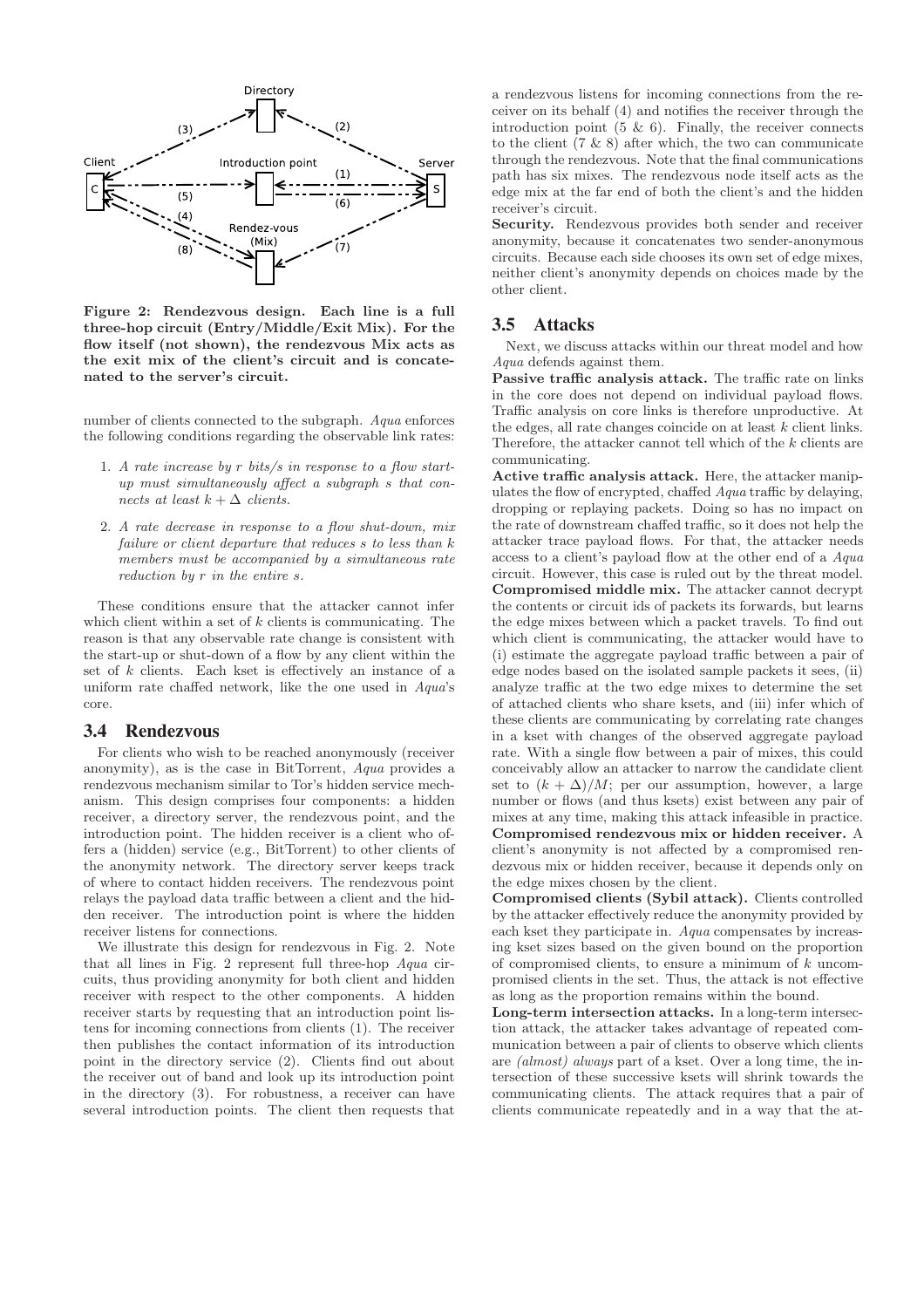tacker can predict (e.g., by infering that clients are likely to communicate whenever they are online). In general, users of anonymizing networks must take care to avoid predictable communication patterns (e.g., not go online only when communicating) to avoid this attack.

### 4. EVALUATION

In this section, we use trace-driven simulations to analyze the bandwidth overhead of traffic chaffing and the latency of the Aqua design. We show that Aqua offers strong privacy guarantees at low overhead in terms of throughput and latency.

We evaluate the performance of Aqua relative to other representative approaches for anonymous communication. To provide an apples-to-apples comparison of the network overhead of alternative designs, we extract the key mechanisms for anonymity and traffic analysis resistance for each anonymity system and evaluate their impact on performance. At a high level, we find that other anonymous system designs either sacrifice performance or scalability, whereas Aqua achieves both on BitTorrent workloads. To summarize our key results, we find that on this workload, Aqua has low overhead (10-30%) and low throttling (10- 50%), significantly lower than of other anonymity system designs. It accomplishes this with latency that is a small fraction (12%) larger than in onion routing systems.

We discuss the dataset that we use for this analysis in the next section. Then we describe the goals of our evaluation in Sec. 4.2 and detail the systems models that we evaluate in Sec. 4.3. We present the results of our evaluation in Sec. 4.4 and discuss limitations of our simulation-based analysis in Sec. 4.5. We close with some preliminary results from a prototype implementation of Aqua in Tor in Sec. 4.6.

#### 4.1 Dataset

We use trace-based simulations to evaluate the efficiency and privacy of Aqua and some of its related work. Specifically, we use the Ono dataset, a large collection of trace data gathered from BitTorrent users [7]. This data is gathered by Ono, a plugin for the Vuze BitTorrent client that attempts to bias peer connections toward relatively nearby hosts to reduce cross-ISP traffic in P2P systems. In addition to providing this service, the plugin collects anonymous information about transfer rates, ping latencies and traceroute paths between BitTorrent peers for connections established by participating users. Ono collects no Personal Identifiable Information (PII) nor information about the files that users download; users can opt out of data collection at any time.

To analyze the overhead in terms of transfer rates, we use flow samples from real BitTorrent transfers. The data contains per-flow transfer rate samples recorded at 30-second intervals for each peer in the trace. On average there are over 1,000 users online at any time. We use the trace of November 2010, which includes approximately 20 million samples per day. We infer the bandwidth capacity of each peer using the maximum transfer rate observed during the month. To analyze the delay overhead, we use latencies measured from traceroutes issued by the BitTorrent hosts. This data includes more than 200 million measurements.

#### 4.2 Goals

We focus on evaluating the *network* overheads of the Aqua design and comparing them with alternative designs for

| Model (Example)          | Technique           | Anonymity set     |
|--------------------------|---------------------|-------------------|
| Constant                 | constant rate $C$   |                   |
| <b>Broadcast</b> $(P^5)$ | broadcast group $k$ | k.                |
| $P2P$ (Tarzan)           | peer group $n$      | $min(n^{hops}.N)$ |
| Aqua                     | $k$ -set            |                   |

Table 2: Models evaluated in this section. The total number of participating hosts is N.

anonymous communication. Specifically, we quantify the costs of each system according to the following metrics:

Overhead. We define the overhead as the number of chaff bytes each endpoint sends divided by the number of all bytes (chaff and payload) sent. The overhead captures the amount of additional bandwidth consumed by a design to resist traffic analysis.

Throttling. We define throttling as follows. For each endpoint, we define the number of throttled bytes as the absolute difference between the number of payload bytes sent in the BitTorrent trace and those sent by a given simulated system during the same period. We then divide the number of throttled bytes by the total number of payload bytes sent in the BitTorrent trace. The throttling indicates the slowdown imposed by an anonymity network as compared to using unmodified BitTorrent.

Latency. We define latency overhead as the additional delay due to using multiple hops through an anonymity network compared to using direct Internet paths.

## 4.3 System Models

We evaluate four models of anonymity systems, representative of designs described in Sections 2 and 3. Table 2 gives an overview of the different models. We assume that hosts in the core of the network (mixes) have sufficient capacity to support all flows in the system without throttling. Further, we quantify the anonymity of each system as the number of clients within an anonymity set.

Constant-rate. In the constant-rate model, online endpoints exchange constant traffic with their edge mix at their capacity rate. Online but inactive endpoints exchange only chaff traffic with their edge mix. When endpoints become active, they replace chaff traffic with payload traffic. The constant-rate model achieves an anonymity equal to the number of online endpoints in the system.

**Broadcast.** [*Example:*  $P^5$  and DC-Nets] The broadcast model partitions online endpoints into fixed size broadcast groups. Endpoints within each group share a broadcast channel, so every message to a single endpoint is broadcast to all endpoints in the same group. Group members always send and receive traffic at a constant rate equal to the minimum capacity of all group members, pad payload traffic with chaff traffic as needed, and throttle payload traffic when its speed exceeds this rate. To limit throttling, we assign endpoints to broadcast groups based on their capacity in our simulations. The broadcast model provides k-anonymity among the endpoints of each broadcast group.

P2P. [Example: Tarzan] The P2P model assumes traffic is routed only between neighbors in the P2P overlay. Each pair of neighbors maintains a bidirectional, constant-rate stream, into which payload traffic can be inserted. The constant rate of each stream should satisfy two constraints: a) the sum of rates of streams from/to an endpoint must be no larger than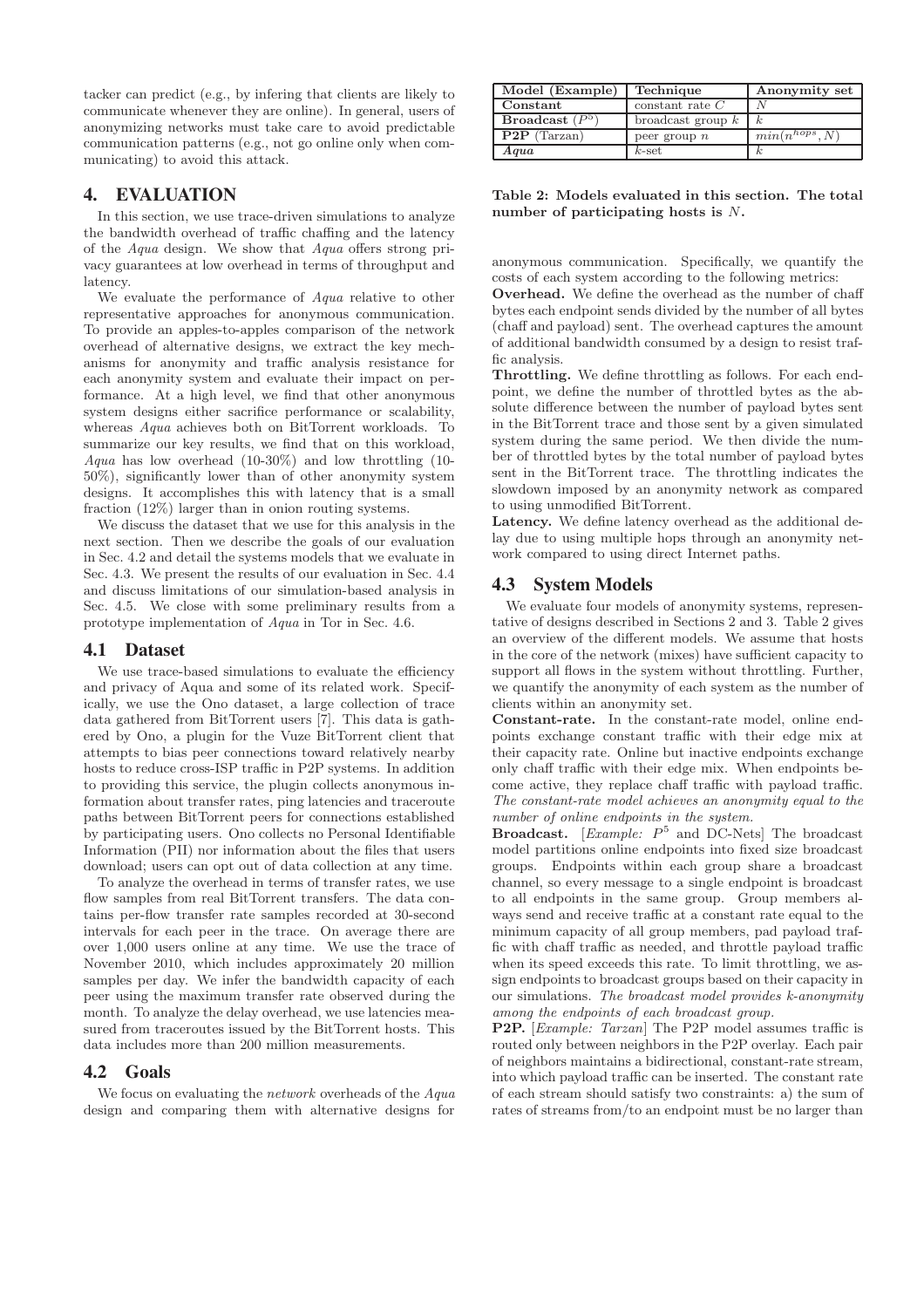its sending/receiving capacity; b) any stream's rate must be no larger than the sender's sending rate and the receiver's receiving rate. The anonymity of the P2P model increases exponentially with the number of P2P hops. Specifically, it is  $min(n^h, N)$ , where n is the number of P2P connections, h is the number of hops and N is the size of the system. We use  $h = 3$  and  $n = 2, 5, 10$ .

Aqua. Aqua is the design presented in Section 3, where endpoints form ksets and use mixes to route their traffic. The Aqua trace-driven simulations model ksets for various  $k$ . The simulator obfuscates traffic by adding chaff or throttling connections based on the nominal rate of the kset (i.e., the minimum available capacity in the kset). A peer is not allowed to exit the system until its kset is torn down; if the associated flow is inactive, the peer must continue to send chaff traffic at the kset rate. In our simulations, Aqua assigns peers to ksets using a greedy online algorithm that matches peers with similar capacities. During each round all N peers that need to join ksets are ordered according to their capacity. We assign the first  $k$  peers to the same kset, the second  $k$  peers to another kset, and so on until all peers are assigned to a kset. The last  $(N \mod k)$  peers must postpone transfers until their kset is complete (e.g., from peers with new flows starting in the next round). Aqua provides k-anonymity among the members of a kset.

#### 4.4 Results

Next, we present the simulation results. We find that on the BitTorrent workload, Aqua incurs substantially less overhead and throttling than other anonymity system designs  $(e.g.,$  as little as  $1/3$  of the overhead and  $1/2$  of the throttling when compared to an alternative P2P-based anonymity system), and its delay from multiple hops is not sufficiently large to impact performance for P2P file sharing (the delay is not significantly larger than onion routing).

#### *4.4.1 Endpoint Performance*

At the endpoints, the network cost of anonymizing systems is overhead from chaff traffic and throttling to maintain traffic-analysis resistance. With the exception of Aqua, we find that the evaluated models sacrifice performance, scalability or both. Importantly, ksets efficiently provide anonymity for the large numbers of flows generated by Bit-Torrent; further, Aqua's infrastructure-based mixes provide the relatively large bandwidth resources required for resisting traffic analysis.

Methodology. To evaluate the performance of each system design, we use the timeseries of BitTorrent flows form the Ono dataset. In particular, when a peer in the trace initiates a flow, we simulate the protocols described in the previous section. Each system imposes overhead and throttling, which we track and compare to the empirical traces as a baseline representing performance without any anonymity.

To evaluate large kset sizes  $(i.e., 1000)$  in Aqua, we need more concurrent users than exist in our dataset. To generate a larger set that is representative of the original dataset, we stack daily traces by modifying timestamps  $t$  in the trace to be  $t/(24 * 60 * 60)$ . This means two peers online at the same time of day are online concurrently in the stacked traces regardless of which day of the month they were online.

Overhead. We show the overhead of constant-rate, broadcast  $(e.g., P^5)$ , P2P  $(e.g., Tarzan)$ , and Aqua designs in Fig. 3. Aqua incurs significantly less overhead than other

designs, mainly because ksets efficiently match peers' payload flows, requiring only moderate chaff traffic. Below, we describe the results in more detail.

Constant-rate. In the Constant-rate design, peers exchange chaffed traffic at their capacity rate. In Fig. 3, the median overhead over all peers is 0.95 because half the peers utilize at most 5% of their bandwidth capacity over the duration of the trace. As a result, these peers must generate 95% of chaff to maintain their target rate. Hence, the overhead is inversely proportional to the peers' bandwidth utilization, which leads to high overhead, even in the case of BitTorrent. Broadcast. With the Broadcast design, each message is broadcast to every group member. With  $k$  group members, one unit of payload traffic generates  $(k - 1)$  units of chaff. Thus, the overhead of each group member is approximately  $(k-1)/k$  on average, approaching 1 as k increases. We see in Fig. 3 that the median overhead of the broadcast design is always above 0.95. For example, for  $k=10$ , the peers' median overhead is 0.97. The higher overhead in the simulations is explained by peers running out of payload during their slot and padding with chaff. High overhead makes the broadcast design unsuitable for bandwidth intensive applications like BitTorrent.

P2P. In the P2P design, each peer keeps constant rate streams with a fixed number of other peers, and inserts payload into these streams; that is, at every time unit, the sum of chaff bytes and real traffic bytes is constant. When forming the P2P overlay paths, flows may be unevenly distributed over streams  $(i.e., several flows may share the same)$ links), meaning some number of streams generate only chaff traffic (pure overhead) while others generate only payload traffic. As the number of P2P connections  $n$  increases the number of chaffed overlay links increases, while the number of payload flows remains constant. Thus, the overhead ratio increases for P2P as k increases.

Aqua. For Aqua, the overhead comes from chaff traffic generated by kset members with less payload than the kset transfer rate. This chaff traffic is generated only while a kset is active. Because ksets have relatively short lifetimes, peers spend less time generating chaff traffic than in the other designs, thus contributing to a significantly lower overhead. Furthermore, we observe that the overhead ratio decreases with larger  $k$  because the amount of traffic (chaff or payload bytes) sent over each link is constrained by the slowest connection. Larger ksets are likely to include relatively lowbandwidth peers, which reduces the rate at which each host sends traffic. These lower rates lead to relatively lower overhead for flows containing only chaff traffic.

Throttling. We show the throttling results for the constant-rate, broadcast, P2P, and Aqua designs in Fig. 4. At a high level, the volumes of chaff traffic required by Broadcast and P2P are quite large; Aqua reduces this throttling by grouping peers with similar bandwidth demands into the same ksets, then tearing down ksets as soon as all members' flows have completed. The constant-rate design has no throttling, as expected, at the expense of high overhead.

Constant rate. The constant-rate design has no throttling because all endpoints always send or receive traffic at their capacity rate.

Broadcast. Throttling in the Broadcast design depends on the groups' capacities and sizes  $k$ , and the payload bandwidth demand of peers. The impact of groups' capacities on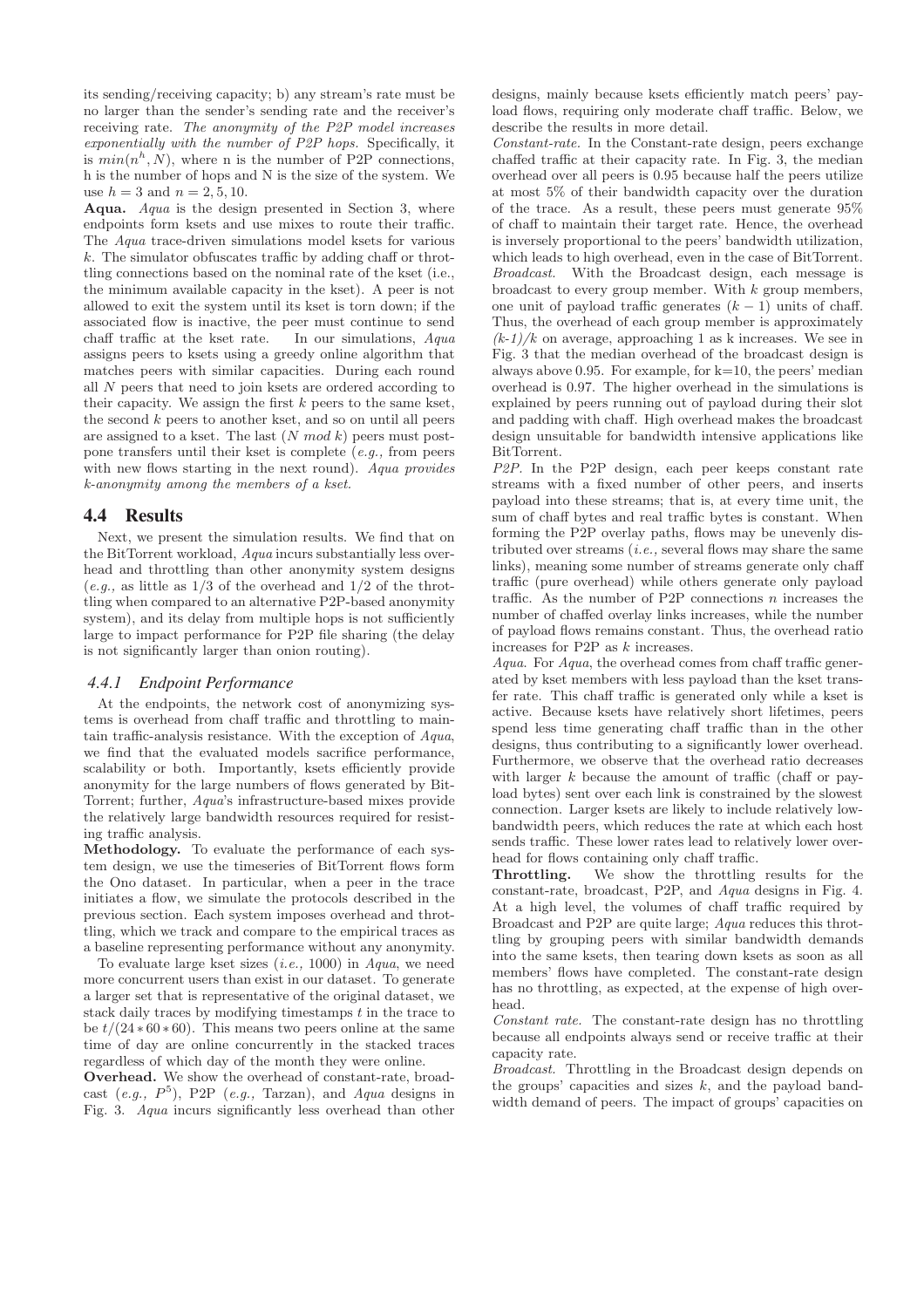

Figure 3: Overhead of traffic obfuscation at the edges for the different designs. Shown on the y axis are the median, 10th and 90th percentile of the overhead. The bars from left to right for Broadcast, P2P, and Aqua correspond to k equals 10, 100, and 1,000. Note that Constant-rate is not parameterized by k, so we show its overhead for the number of peer in our traces.

throttling is minimal in our simulations because we assign peers to broadcast groups based on their bandwidth capacities. The main factor affecting the degree of throttling is  $k$  because the capacity available for payload in a broadcast group is  $1/k$ . We see in Fig. 4 that there is little throttling for  $k = 10$  because there is enough available bandwidth to satisfy peers' demand rate (5% in the median case). However, throttling increases considerably for larger k because the bandwidth available for payload is insufficient to meet peers' demands.

P2P. In the P2P model, the number of overlay links increases with  $n$  and so the capacity of individual P2P links decreases. As a result, the throttling increases with the size of the anonymity set.

Aqua. With Aqua, the median download throttling remains between 0.02 and 0.21 for all values of k. When all peers in a kset have sufficient capacity, flow rates ramp up without throttling. When a fraction of peers finish their flows before others, there is throttling for idle peers until all peers can ramp down simultaneously. The impact of this throttling is limited because flows in BitTorrent are short-lived.

Throttling increases with  $k = 1,000$  because it is more likely that a high-capacity peer joins a kset with a lowercapacity peer, forcing the high-capacity peer to throttle its throughput to that of the lowest-capacity peer. A potential optimization is to prevent such ksets from forming unless there is no alternative option, or even delaying a transfer to wait for a sufficient number of peers with similar capacity to appear.

#### *4.4.2 Mix performance*

Next, we present the results for network overheads incurred by routing traffic over multiple hops, where traffic



Figure 4: Throttling of the different designs due to traffic obfuscation at the edges. Shown on the y axis are the median, 10th and 90th percentile of the throttling. The bars from left to right for Broadcast, P2P, and Aqua correspond to k equals 10, 100, and 1,000.

is mixed and chaffed. Note that these results apply only to designs that use mixes, namely, Constant-rate and Aqua. We find that, in general, Aqua has low overhead in the core, because multipath routing evenly balances payload traffic across mixes, reducing the need for chaff.

Methodology. For this evaluation, we use a twenty-mix full mesh topology, and simulate single-path routing, multipath routing, and perfect routing. Here, perfect routing assumes that flows can be split and routed perfectly among all the mixes and links, i.e., distributed evenly so as to minimize the necessary chaff traffic. For multi-path routing, the number of paths for each flow is the number of mixes minus two, as described in Section 3. We provision the mix network with aggregated bandwidth required by the worst case, Constant-rate with single path routing.

In Constant-rate simulations, each pair of mixes exchange traffic at the same constant rate, which is the maximum payload rate on all links over all the simulation time. In Aqua simulations, we allow link rates to vary uniformly every hour, so at any time, the rates on all links are identical, and equal to the maximum link payload rate in this hour.

Overhead. We show the overhead of Constant-rate and Aqua in Fig. 5, each with three routing schemes, singlepath routing, multi-path routing, and perfect routing, respectively. Although Constant-rate with single-path routing has a median overhead above 0.49, the overhead is reduced to 0.1 when multi-path routing is used.

Compared to Constant-rate, Aqua mixes can dynamically change rates. As a result, overheads are significantly lower less than 0.01 in all cases. Taking Aqua receive rates as an example, we find that overhead is 0.0093 for single-path routing, and less than an order of magnitude smaller when using multi-path (0.00088). While the absolute difference is small in this case, it is relative to a large capacity required for Constant-rate traffic. Thus, in practice multipath can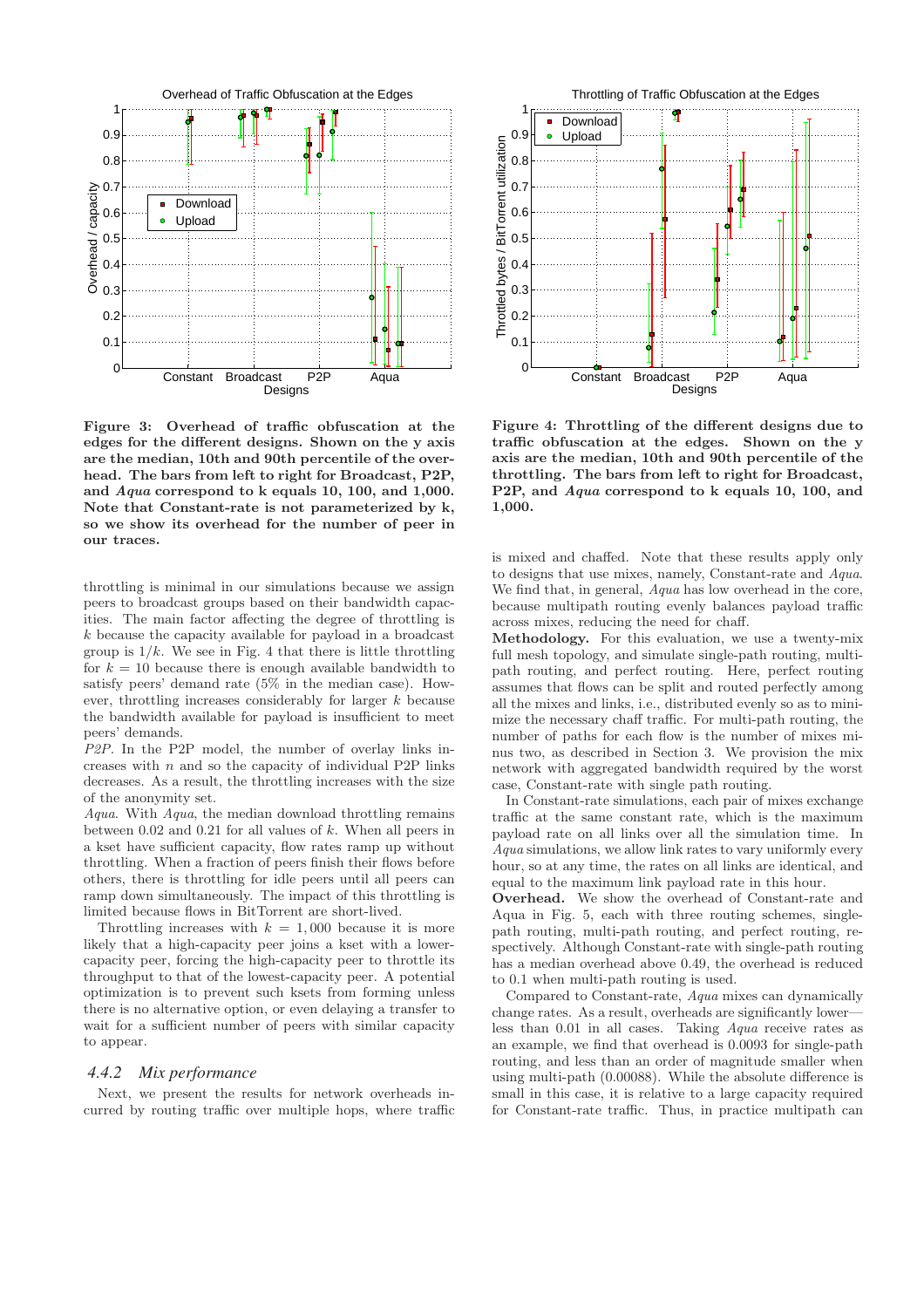

Figure 5: Overhead for traffic obfuscation in the core for different designs. Shown on the y axis are the median, 10th and 90th percentile of the overhead. The bars from left to right for Constant-rate and Aqua correspond to single-path, multi-path, and perfect routing.

lead to substantial overhead savings relative to single-path routing.

#### *4.4.3 Multi-hop Latency*

Next, we consider the question of how much additional latency is imposed by each anonymity system and determine its impact on transfer rates. Our key finding is that latency for Aqua is comparable to that of onion routing, and the added latency will not significantly impact the rates for the vast majority of BitTorrent flows in our dataset.

Methodology. Our deployment model for Aqua includes mixes that are located in hosting providers in the core of the network, e.g., in well-connected points of presence (PoPs). To model the latency overhead in Aqua, we would like to use empirical delays from peers in edge networks to hosts in popular PoPs, and delays between hosts in popular PoPs. Furthermore, we want to include a set of delays exclusively between peers in edge networks to compare with an approach such as Tarzan.

To address these needs, we use latencies gathered from 200 million traceroutes between Ono users between March 1, 2010 and June 1, 2010. These measurements provide endto-end latency measurements between end-users, as well as hop-by-hop delays to intermediate routers.

Estimating the delay through an Aqua deployment requires a set of mix locations and the latencies between them. We further leverage the traceroute dataset by assuming mixes will be placed in networks that are traversed by a large fraction of paths between end users. Specifically, we count the number of distinct source/destination pairs that traverse each AS boundary (using IP-to-AS translation), then use the 100 most popular networks as mix locations. We obtain the latency between a client and mix using the traceroute-based delay measured when the client probed the mix location. Because most pairs of mix lo-



Figure 6: Median latency for paths using the different designs, based on latency data gathered from end users. The cumulative distribution function shows that  $Aqua$  with 10 ms delay has only 12% higher latency than onion routing and 20% lower latency than an approach that routes exclusively over end users (labeled P2P).

cations are traversed by at least one end-to-end traceroute measurement, we obtain a nearly complete matrix of delays between our selected mix locations. Our simulation does not use paths for which our dataset does not contain a delay meaurement.

To avoid being biased by paths through large tier-1 networks, we pick at most two mix locations per AS. The resulting set of locations spans 70 ASNs and 25 countries in North America, Europe, Asia and South Africa.

For each set of latencies measured directly between endpoints  $(i.e., the last hop of a traceroute)$ , we require there be at least three sample values and take the median latency. We further filter out latencies that are unreasonably large (>1000 ms), as they are indicative of severe buffer bloat or other transient performance problems that we do not intend to capture with this analysis. Specifically, we wish to capture the additional delay from mix hops that are located in the core of the network and not subject to last-mile delays. Results. We obtained simulation results for latencies according to the following models:

- **Agua.** There are two concatenated mix circuits, meaning 6 mix hops in each direction (12 hops total). Each mix is located in a well-connected network as described above, endpoints are located in access networks, and we show results for a batch period of 10 ms.
- Circuit-switched (Onion). There are two concatenated onion circuits, resulting in six distinct hops between endpoints, traversed once in each direction (12 hops total). Each onion hop is located in a PoP, the endpoints are located in access networks.
- P2P (Tarzan). There are six onion hops, each of which is located in an access network.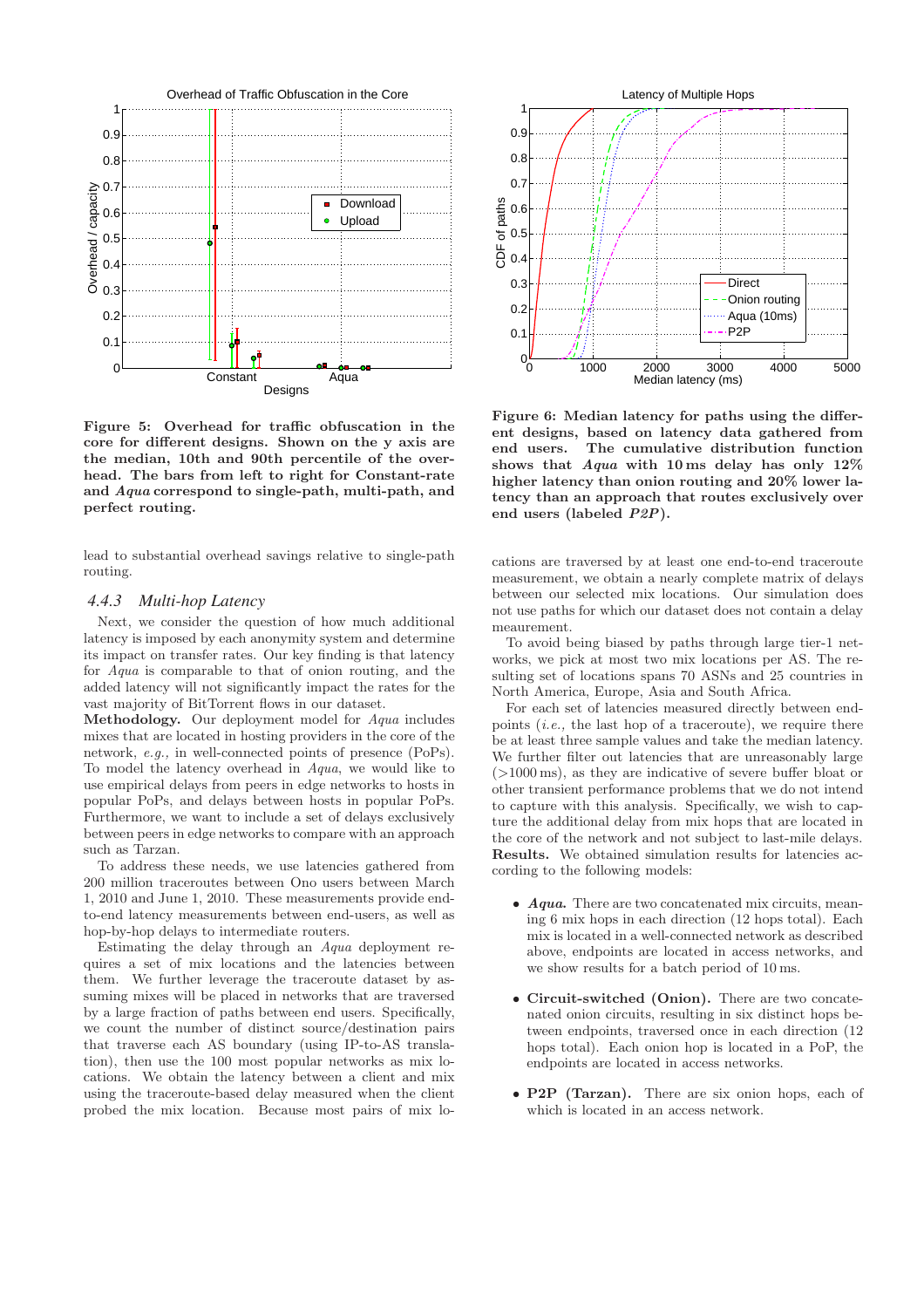We sample 100,000 pairs of hosts, simulate latency over 1000 randomly selected paths, then report results for the median latencies<sup>2</sup>. Figure 6 shows CDFs, where each point  $(x, y)$  represents the latency value  $(x)$  for a single sourcedestination pair (cumulative fraction,  $y$ ). There is one curve for the direct path between a source and destination (labeled "direct"), and one curve each for the median latencies in Aqua, onion routing and P2P routing (labeled as "[Aqua,Onion routing,P2P]").

While it is not surprising that there are higher delays in Aqua from six additional overlay hops in each direction compared to direct-path routing, the median latencies stay within a constant factor of the direct-path delays. For example, the median delay for Aqua latency is approximately five times the median delay for direct path latency when using a delay of 10 ms at each hop. Note that when compared to onion routing, Aqua imposes only an additional 120 ms of delay due to buffering for chaffing at mixes. Thus, Aqua offers resilience to timing attacks, at the cost of a modest additional delay (12%) over Tor.

We observe that P2P routing has nearly 20% larger the median latency when compared to Aqua with 10 ms delays at each hop. The reason is the latency of traversing lastmile links at each hop in P2P routing, when compared to latencies between mixes in Aqua located in the network core.

In the worst case, both Aqua and onion routing may suffer latencies of one or two seconds. Focusing at the top of Fig. 6, Aqua's latency is a full second faster than P2P routing. While both approaches suffer large delays in the worst case, the impact on end-to-end performance differs. For onion routing, which is circuit-based, a poor circuit choice lasts until the circuit is torn down—potentially affecting many flows. Importantly, Aqua picks paths on a per-packet basis, limiting the impact of such poor choices. Impact of Latency. We now consider the impact of additional delays on the maximum rate for a TCP flow over a path and evaluate whether it impacts end-to-end performance for an application like BitTorrent. We use the traditional formula

$$
Rate = (1.2 * MSS)/(RTT * \sqrt{loss})
$$

and estimate the steady-state transfer rate for a flow experiencing 1% packet loss, using a maximum segment size (MSS) of 536 bytes and the RTT of the 90th percentile of the distribution in Fig. 6. We then compare this steady-state rate with the distribution of maximum transfer rates for peers in our dataset (these are considered the peer capacity). For each of the routing models considered in the previous section, we estimate the end-to-end rate as the minimum of the per-hop TCP connection in the multi hop overlay. Further, we focus on upload rates because asymmetric bandwidth in access networks implies that senders' transfer rates are the main bottleneck in BitTorrent. Last, we assume there are 10 simultaneous flows for each user, based on the average number of parallel flows per peer in our dataset (9.6).

We find that the steady-state transfer rates for Aqua, Onion and P2P routing are at least 10, 12.3 and 6.1 KB/s, respectively, for 90% of peers. By comparison, 90% of flows in our BitTorrent traces have a send rate less than 13.4 KB/s. We then compare these per-flow rates with empirically measured peer capacities. When there are 10 parallel flows, we

find that only 14.6% of paths experience throttling in the upload direction for Aqua (10% for Onion and 27% for P2P). Thus, we believe that the delays incurred by overlay routing should not significantly reduce available capacity in the system for the vast majority of peers and paths.

#### 4.5 Caveats

Simulation limitations. Our simulation approach captures realistic session times, throughput capacities and connection patterns for BitTorrent. However, our simulation does not account for the following factors.

First, our trace data contains transfer rates along direct paths between hosts, but the anonymous communication designs induce additional latency from multiple hops. We do not model these delays in our simulation but we showed that they do not significantly impact the steady-state transfer rates of existing direct-path flows.

Next, we do not simulate delays or bandwidth constraints at mixes, except for those required for batching. We believe this is reasonable because we expect mixes to be deployed in hosted data centers where bandwidth and processing power are sufficient to support large numbers of users.

Lastly, throttling and kset formation alter the empirical transfer rates and session durations recorded in the trace. This, in turn, would change how BitTorrent establishes future connections in a real implementation. We do not model these second-order effects.

Dataset limitations. There are several limitations of the Ono dataset. We use an extensive dataset of empirical latency and flow samples from end users that is representative of paths between users in a P2P network. This does not necessarily reflect the paths between end-users and content providers such as CDNs and Web servers. Likewise, we do not consider the performance impact of load at each mix, though we expect the mix locations to be well provisioned. Finally, there is bias in our empirical dataset in that it represents locations where BitTorrent usage is high. We believe this is also where Aqua is most likely to be popular if it were deployed today.

#### 4.6 Preliminary implementation results

At the time of this writing, we have implemented  $Aquad$ 's multipath routing component in Tor v0.2.2.37, which adds approximately 3,000 lines of C code. The implementation of traffic obfuscation as described in Section 3 is still in progress. To quantify the CPU and memory usage of multipath routing, we performed a simple experiment that consists of a client downloading a 100MB file from an Apache server in a well provisioned network with nine Aqua prototype mixes. The client's download rate (averaged over 5 runs) is 9.12Mb/s for a direct connection, 7.52Mb/s with single-path Tor, and 7.68Mb/s with the Aqua prototype. On average, Tor proxies use 2% of CPU and 45MB or memory and the Aqua prototype mixes use 2.1% of CPU and 46MB of memory. As we can see, the  $Aqua$  prototype with multipath routing introduces negligible overhead relative to Tor.

### 5. CONCLUSION

We have introduced Aqua, an efficient traffic-analysis resistant anonymity network for BitTorrent applications. Aqua derives its efficiency from using different traffic obfuscation mechanisms in the core and at the edges of the network. In the core, Aqua employs uniform rate chaffing

<sup>2</sup>We found the average and median distributions to be nearly identical and thus omit the average for clarity in the figures.